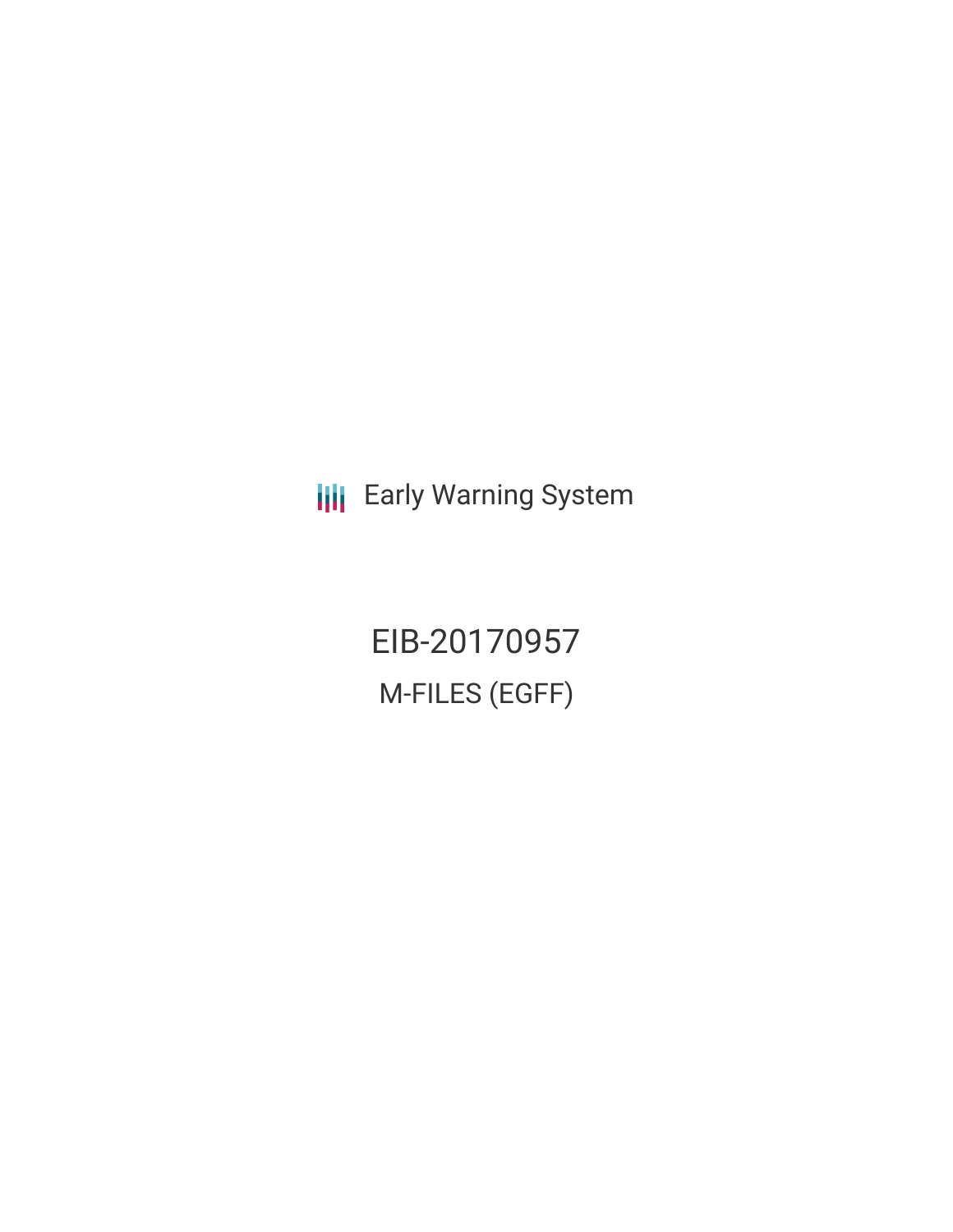# **Quick Facts**

| <b>Countries</b>               | Finland                            |
|--------------------------------|------------------------------------|
| <b>Financial Institutions</b>  | European Investment Bank (EIB)     |
| <b>Status</b>                  | Proposed                           |
| <b>Bank Risk Rating</b>        | U                                  |
| <b>Borrower</b>                | M-FILES OY                         |
| <b>Sectors</b>                 | Communications, Industry and Trade |
| <b>Investment Type(s)</b>      | Loan                               |
| <b>Investment Amount (USD)</b> | \$31.59 million                    |
| <b>Project Cost (USD)</b>      | \$79.56 million                    |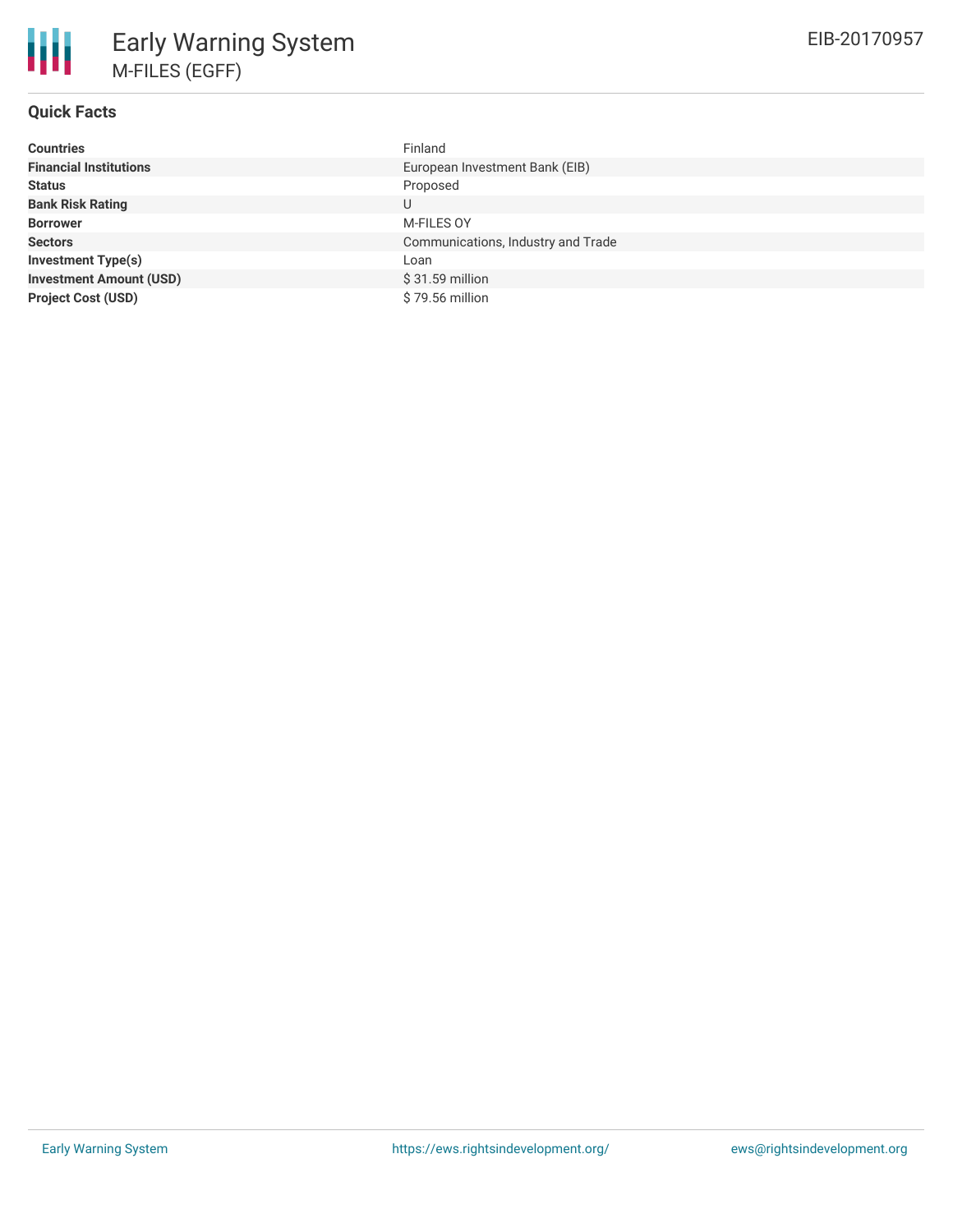

# **Project Description**

This project provides financing to M-Files OY for investments in research, development and innovation to expand its geographic customer base and scale its operations.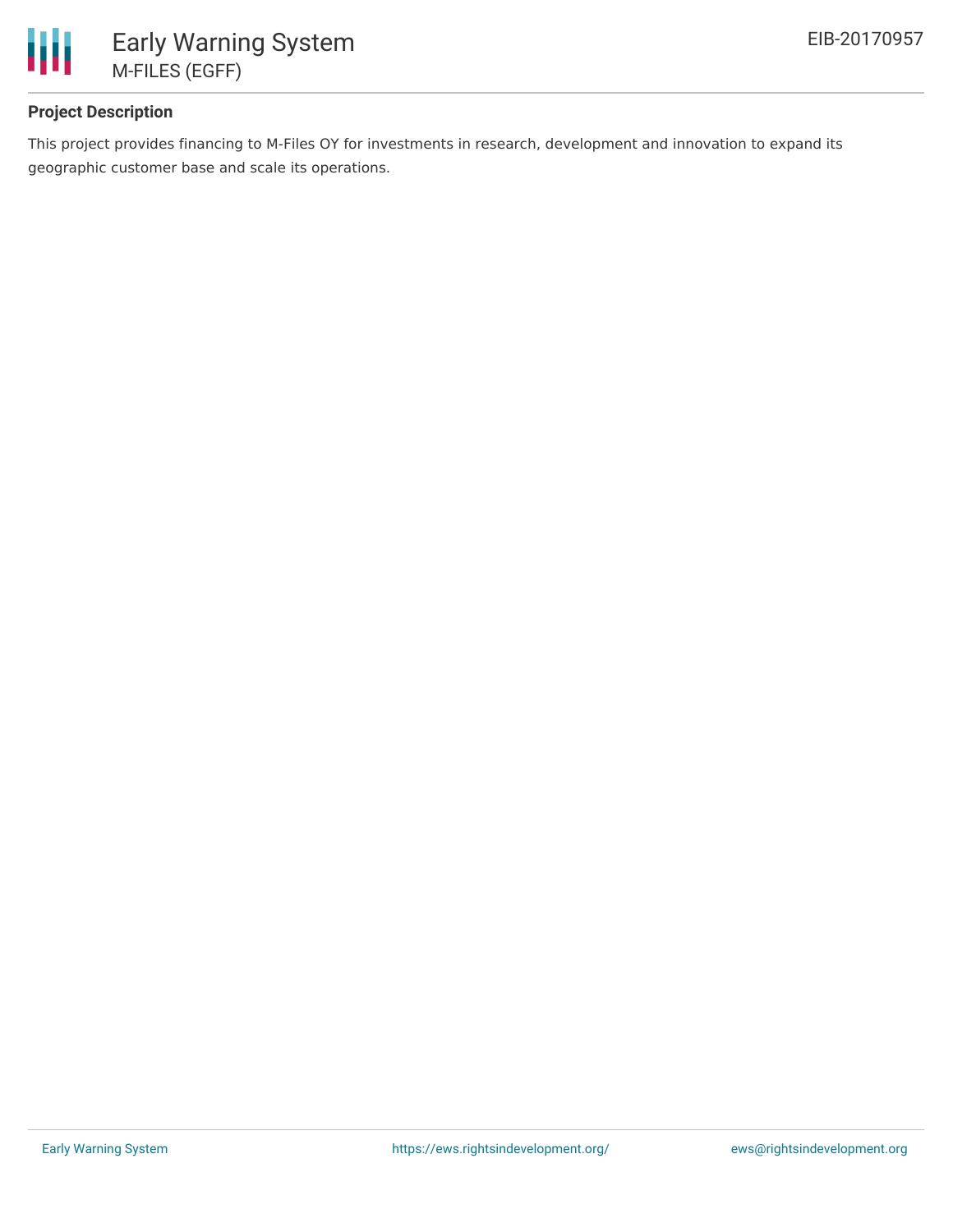### **Investment Description**

European Investment Bank (EIB)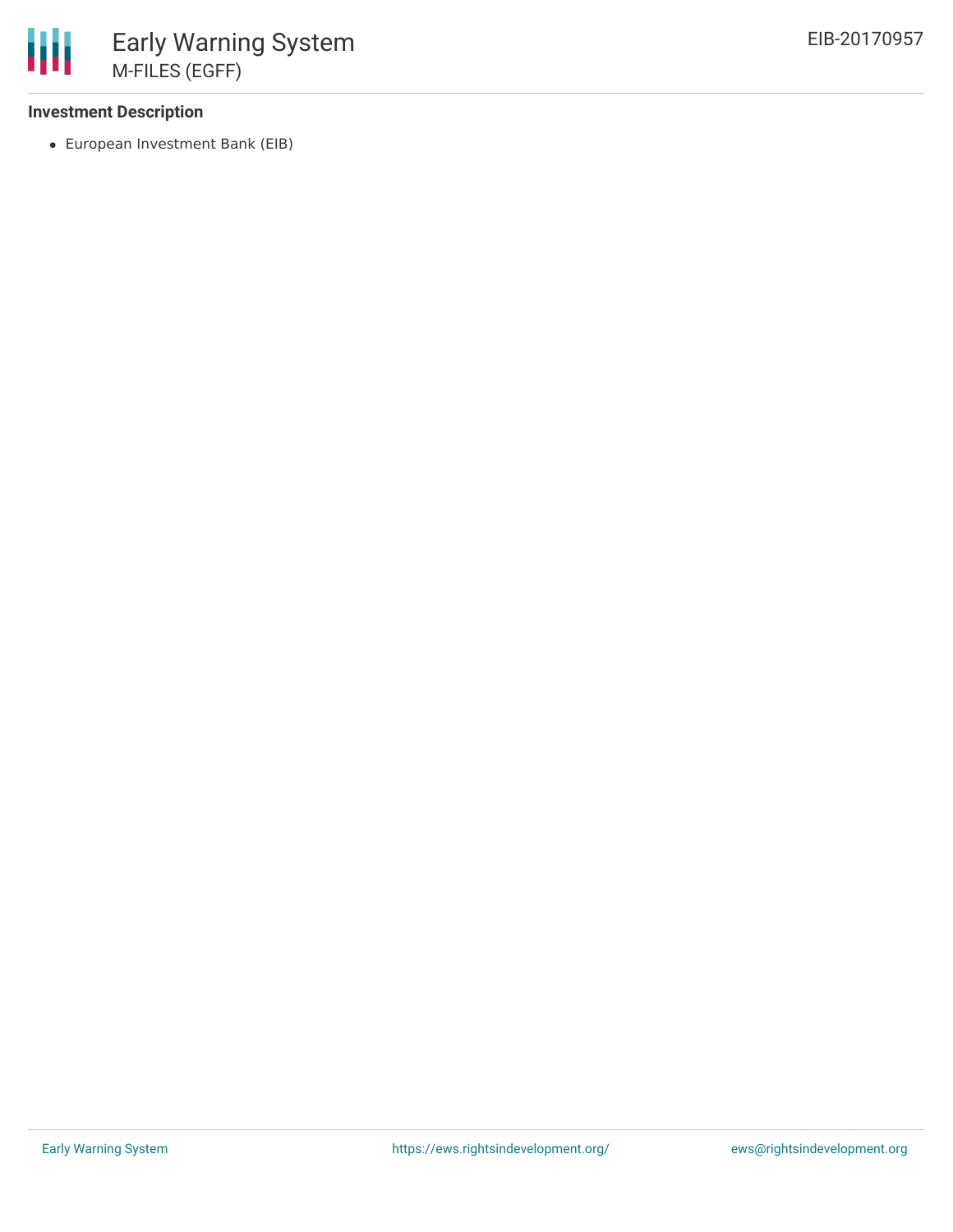

### **Private Actors Description**

M-Files is a software company which offers Content Service Platform (CSP) solutions that help businesses organise, manage and track documents and business processes, improving the efficiency and productivity of its clients.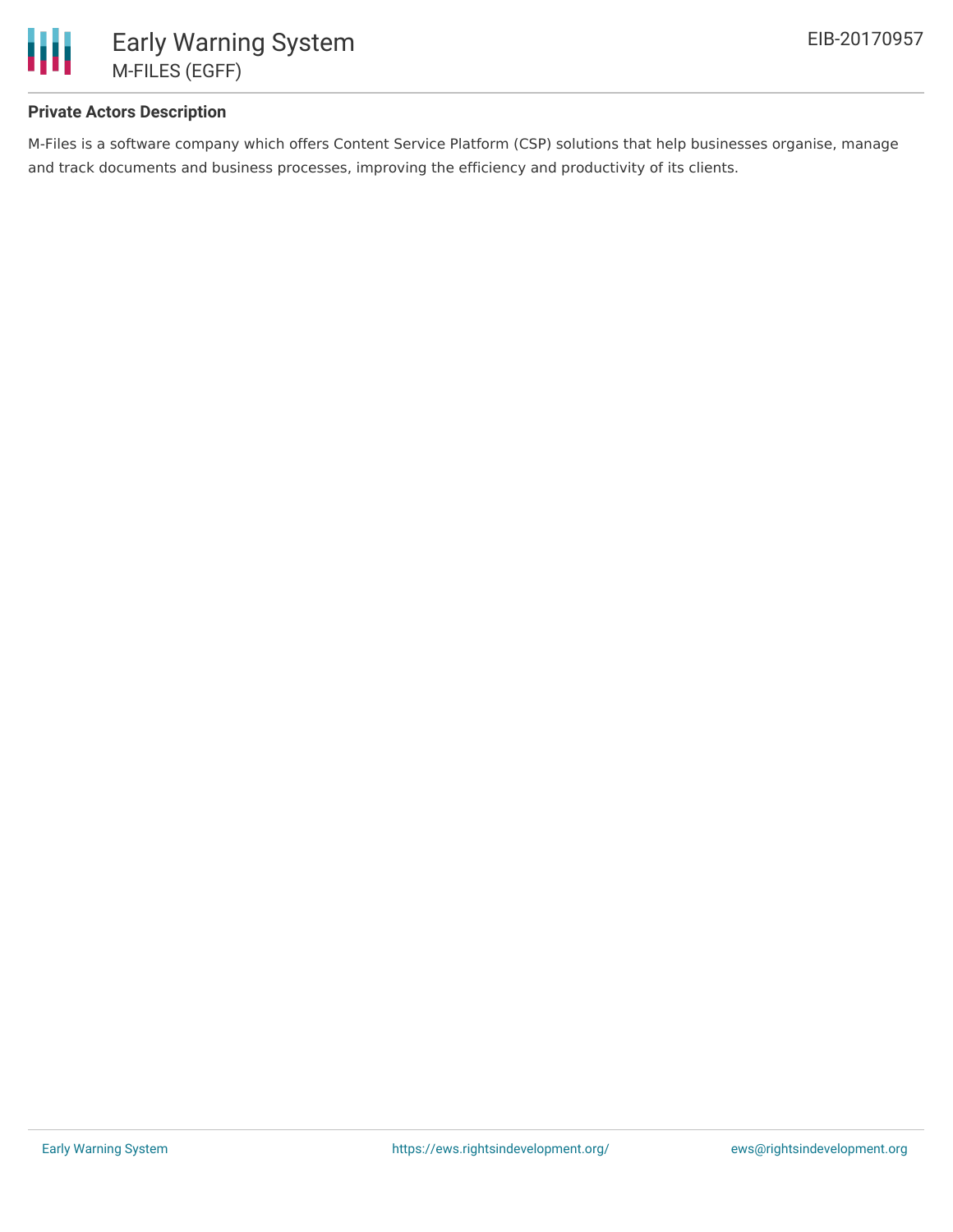

| <b>Private Actor 1</b> | <b>Private Actor</b><br>' Role | <b>Private Actor</b><br>1 Sector | <b>Relation</b> | <b>Private Actor 2</b> | <b>Private Actor</b><br>2 Role | <b>Private Actor</b><br>2 Sector |
|------------------------|--------------------------------|----------------------------------|-----------------|------------------------|--------------------------------|----------------------------------|
|                        | $\overline{\phantom{0}}$       | $\sim$                           | . .             | M-Files Ov             | Client                         | $\overline{\phantom{0}}$         |